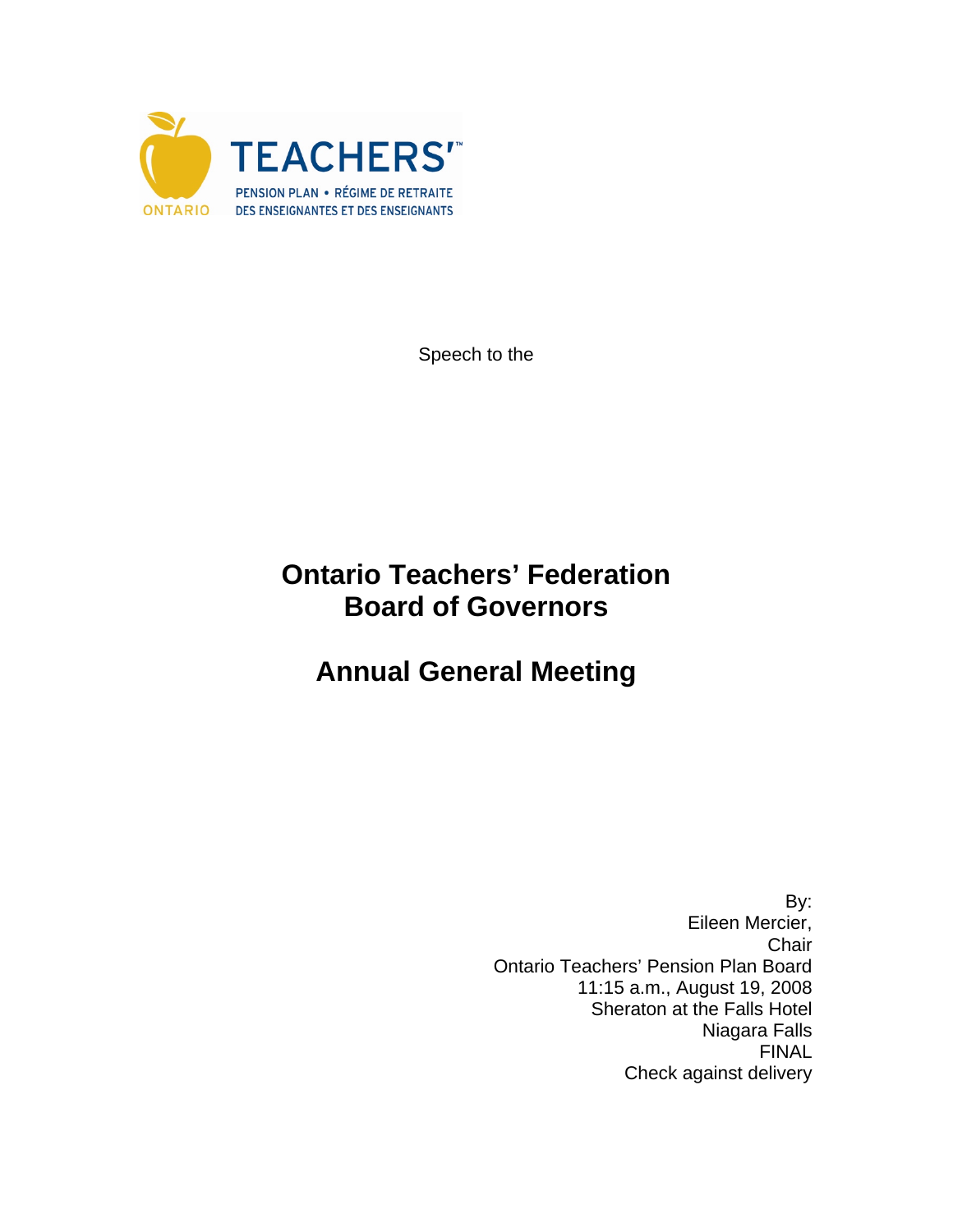Merci beaucoup, Maureen, et bonjour à toutes et à tous.

I'm joined today by fellow board member Guy Matte, our CEO Jim Leech, our Executive Vice President of Investments, Bob Bertram, and our Senior Vice President of Member Services, Rosemarie McClean. Together, we will be glad to take your questions at the conclusion of Guy's and my remarks. Also in the audience today are board members Hugh Mackenzie and Louis Martel.

First, I want to commend you, Maureen, on an outstanding year's work as OTF President. Ce fût une année à relever des défis, mais je n'ai aucun doute que c'était une expérience enrichissante pour vous. Your dedication to the tasks at hand, and your commitment to doing what is right for your membership have been exemplary.

And congratulations to you, Joe, on your new position as President. We look forward to continuing to work with you and your executive team throughout your term.

I am glad to join you today to report on your pension plan and to discuss with you the issues it faces. My remarks today are in the context of the pension plan's three ongoing goals on behalf of all members:

- Secure benefits
- Stable contribution rates, and
- Intergenerational equity.

Although I will leave today's detailed mid-year update to Guy, I have some important points about the plan's outstanding administrative and investment service I wish to make. I will then spend most of my time with you today on the subject of funding. You and your government partners, together with the Board, have important decisions to make as you prepare for the valuation filing at the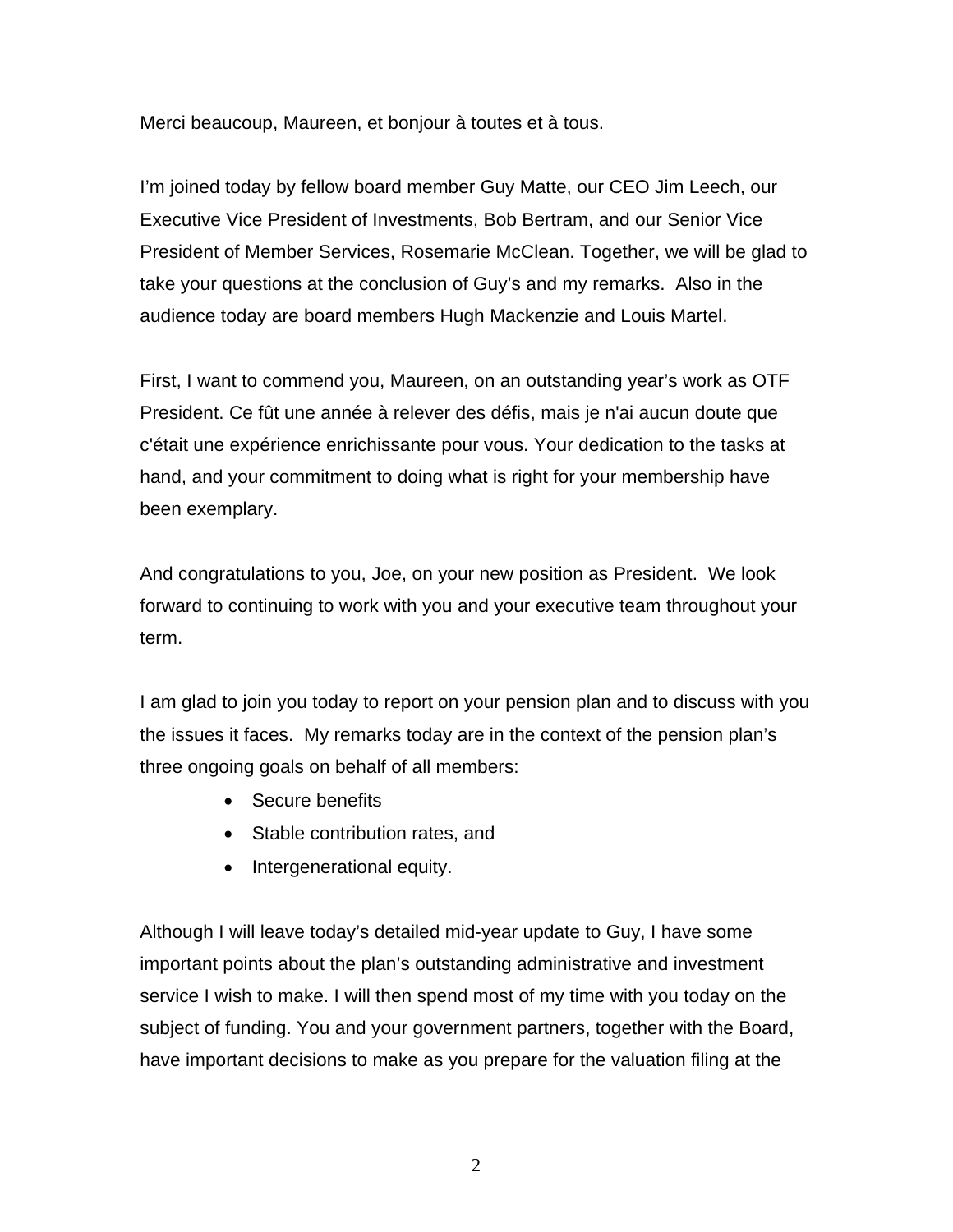end of next month, and we at Teachers' want to do all that we can to help you with that task.

But first, I have some important news for you about your pension service: a recently-released report from CEM Benchmarking Inc. ranked the Teachers' plan **first** among its peers in North America – and tied for first place worldwide. This is based on an evaluation of 11 service categories, ranging from the payment of pensions to contact with members. It is all the more significant when you see that our costs remain significantly below other top rated plans that offer full service directly to members. I see that you, our members, also agree with this assessment, as our quality service index numbers currently stand at a rating of 9.1 out of 10.

Rosemarie's team has just come through another busy pension season, and the plan now has 111,000 retirees. Pension benefits paid in 2008 therefore will be \$4.2 billion, compared to \$4 billion in 2007. Total contributions for the year will be \$2.4 billion, compared to \$2.1 billion last year. You will know that this increase in contributions is not due to an increased number of active teachers contributing. Rather, it reflects the January 1, 2008 increase in the contribution rate. That was the second in a series of rate increases resulting from the valuation filed in June 2006. The third contribution rate increase takes effect January 1, 2009.

Now, a look at investments.

As everyone here is aware I am sure, the global investment climate remains very volatile.

A year ago, no one could have predicted how deep and pervasive the credit crisis would become. It is kicking the stuffing out of the US economy, and Canada's as a result. The credit crisis has hit our fund, too. Our Fixed Income investments are feeling that pain, which comes with having to mark them down to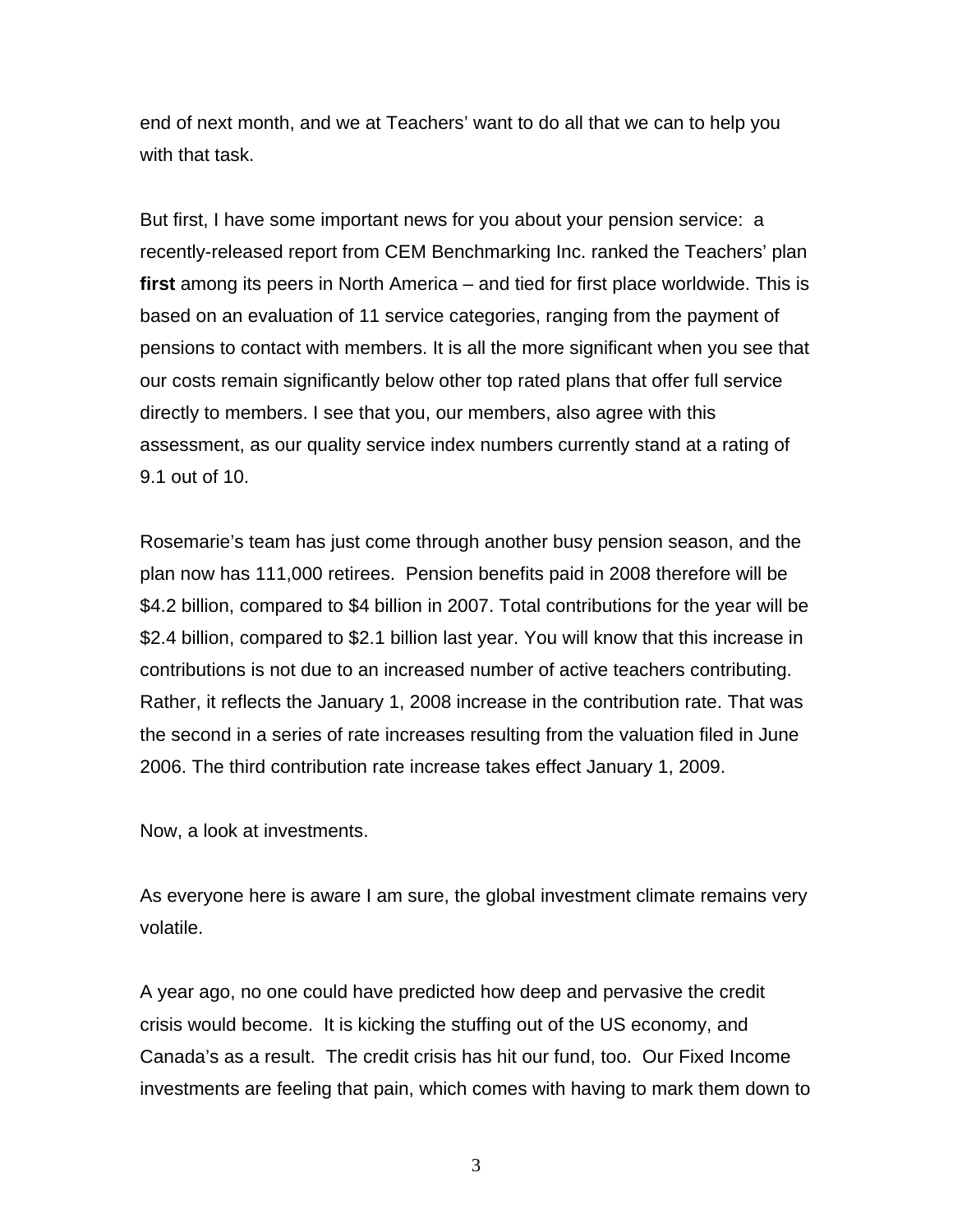current market prices. The good news is that other areas that could have been hit harder are actually doing not too badly.

The after shocks of the sub prime and asset backed commercial paper crises will continue to be felt for the rest of the year and perhaps into the next couple of years. If ever there was a time to have confidence in our risk management system and our due diligence process, and to stay the course without taking shortcuts, this is it. We will be tested like never before over the next 12 to 24 months. There will be short term pain, but we are in a long term game.

The good news is that our team is well experienced and so has not over-reacted to current market challenges. Because the market is cyclical, they have endured investment pain in the past. We have just come off an unprecedented 10-year bull market that some less experienced managers might have thought would never end. But our team has seen the ups and downs and they know that all bull markets end. Cool heads are in charge. Management and the Board remain confident in the plan's geographically and asset-diverse portfolio, the team's attention to market condition details, and their ability to act and react. As we said at our April annual meeting: in times of market turmoil, there are few better responses than to focus on the basics, and to concentrate on doing what we do well.

Bob Bertram paraphrased Rudyard Kipling at our April Annual Meeting, and I think it bears repeating today:

"If you can keep your head while all about you are losing theirs …. If you can trust yourself when all men doubt you …Yours is the earth and everything that's in it; and, which is more, you'll be a *successful investor,* my son."

4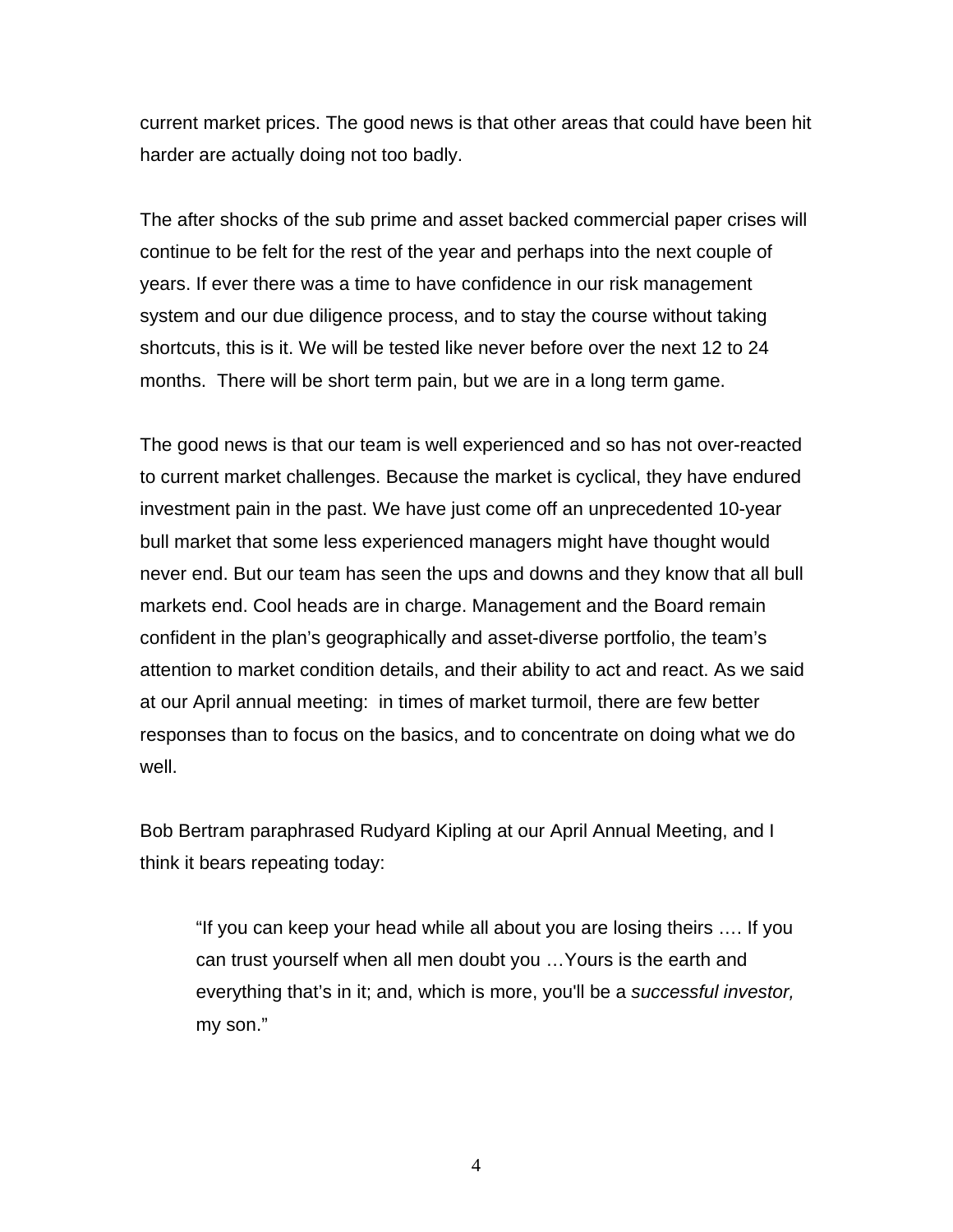And that brings me to the main subject of my talk today: the resolution of the funding shortfall

Never in the history of the plan has each of our respective parties - the Board, the OTF and the government - been confronted by more pressing issues. Fortunately, we also have never been better informed on how to deal with such issues.

We have worked together diligently, gathering information from some of the most astute minds in the pension world – actuaries, lawyers and academics - and from those who depend on us the most: our members. The data has been gathered impartially, with the active involvement of the plan partners and the Board, and it has been shared and presented transparently.

- Since the 2005 valuation, together we have surveyed members and received a detailed report on their benefit and contribution preferences, should these need to change.
- We jointly sponsored a major study on our actuarial assumptions by an international panel of experts. They confirmed that our plan is now mature and as such our valuation assumptions are not overly conservative; that our discount rate should reflect return and risk; and that a new policy tool is required to share risk across all generations.
- Further to the expert panel's opinions on our demographics, we engaged a renowned Waterloo University researcher, who produced our new mortality table. It indicates that members are living considerably longer than our assumptions had suggested, which makes the plan more expensive to fund than we previously had assumed.

5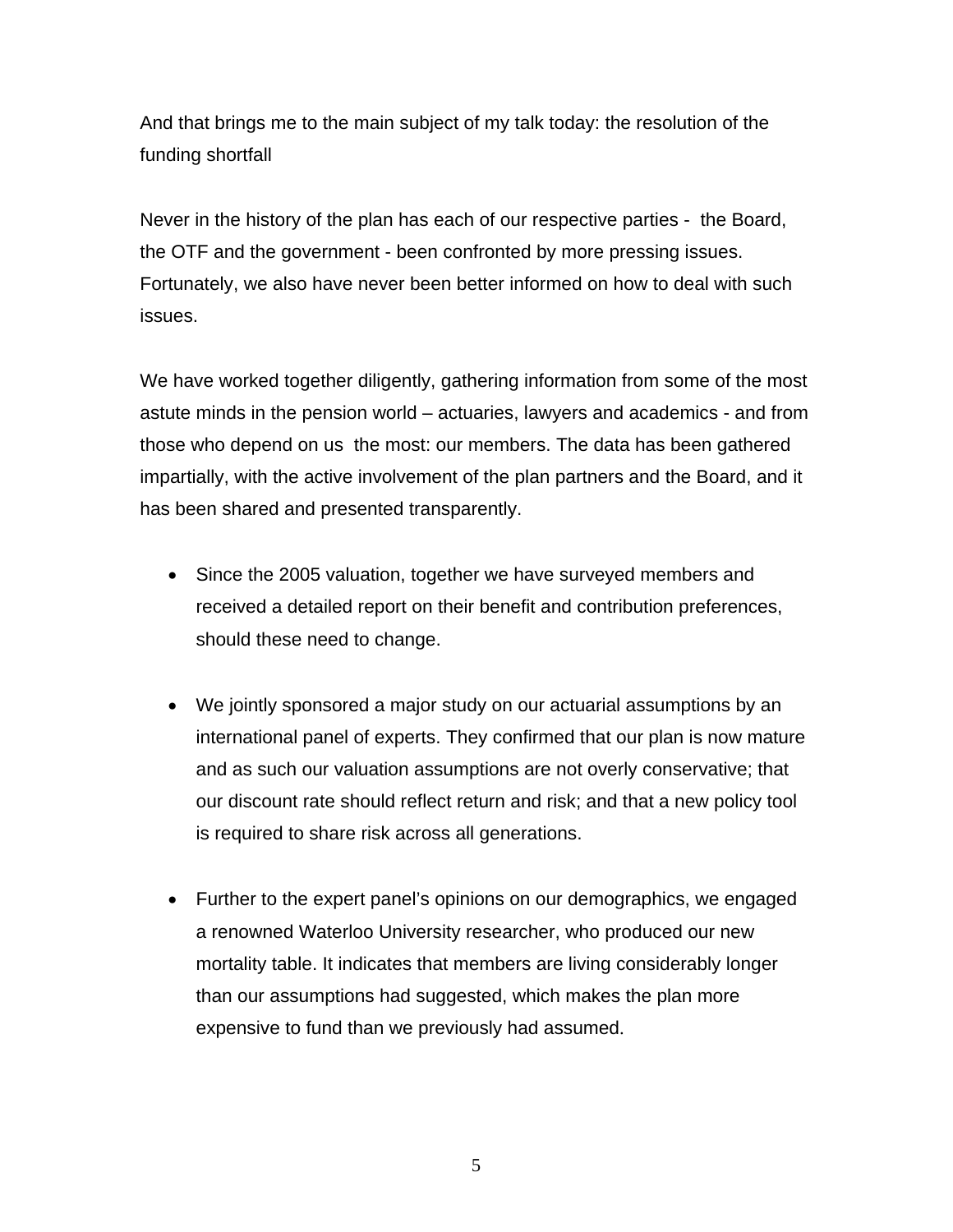• Teachers' also commissioned a supplementary study of eight other Canadian defined benefit plans, to understand how they have dealt with the funding challenge of their maturing plans. The eight plans studied all determined that the best way to reconcile their conflicting priorities, that is: their members' needs, including intergenerational equity, their sponsors' needs and the financial needs of the pension plan, was to adopt various forms of conditional inflation protection.

That is the data we have gathered to help make a difficult decision. All of us have a responsibility to the members of this plan to do everything possible to ensure its ongoing financial health while treating all members, both current and future, as fairly as possible.

The many groups that find their pension plans under water and in jeopardy today did not take this risk seriously. Our three parties do. As I said at the outset, our goal for our members always is three-fold:

- Secure benefits
- Stable contribution rates, and
- Intergenerational equity.

When investment income is not enough, the Pension Benefits Act describes two tools available to plan partners to correct a funding shortfall - they are:

- 1. Increase contribution rates, or
- 2. Reduce non-accrued benefits.

Based on all of the research that we have done together over the past two years, and the data that resulted, we at the Board have a clear view of what we believe is the best option for all members. We have shared this advice with the plan partners' leadership. We understand that discussions are well underway and we are encouraged to hear that the process is moving forward. We know that everyone involved in making this decision is aware of the risks that unsustainably